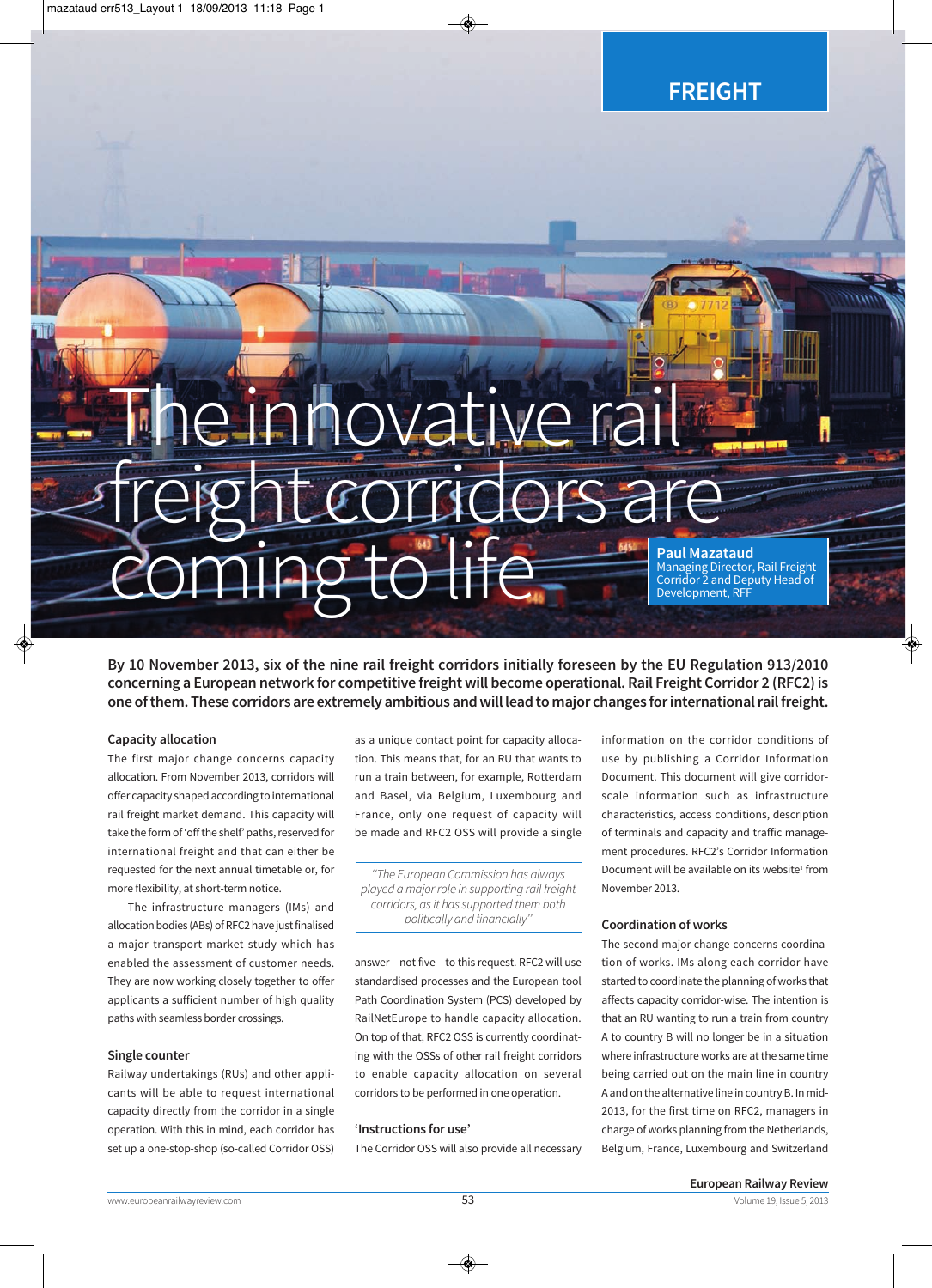all got together to start coordinating the schedule of works. From now on, they will meet twice a year, at times which are optimal for planning processes. In order to be completely transparent towards applicants, they will also inform them on capacity restrictions by publishing the location and dates of planned works for the next two years. This information will be updated every half-year.

## **Traffic management**

Traffic management is also concerned by the setting up of the corridors. One of the main changes concerns priority rules, as each IM will have to make sure that it gives sufficient priority to international freight trains. In other words, an international freight train that is on time should remain as far as possible on its path in case of disturbances.

The coordination of traffic with terminals is also a concern for corridors. RFC2 will analyse the interface between railway network and terminal operations, starting by the main terminals, such as the two majors ports of Rotterdam and Antwerp, and if necessary, study possible solutions to optimise interconnection.

## **Planning of investment projects**

Each corridor has the responsibility of drawing up and publishing an investment plan, containing all investments foreseen on the corridor, in the medium to long-term. This plan includes extension and renewal projects, the deployment plan of interoperable systems (including ERTMS) as well as investments for the elimination of bottlenecks. This means that

''RFC2 takes part in working groups organised by the Commission to facilitate coordination between corridors''

for the first time, IMs exchange information on investments with neighbouring IMs, thus facilitating the coordination of these investments at European level. To ease this process, RFC2 defined a format of exchange which can be used by other corridors.

RFC2 has identified for its plan 71 projects or programmes which may go live in a 10-year horizon, for a total cost of approximately €6 billion. An important part of these investments concerns the deployment of ERTMS along the corridor. This system will



enable the gradual replacement of the five signalling systems currently co-existing on the corridor, thus leading to cost reductions for RUs. Eight capacity bottlenecks have been identified along RFC2 and the investment plan lists all investments foreseen for their elimination. However, bottlenecks are not only a matter of capacity and on RFC2 they also concern loading gauge and train length. High priority will be given to the enhancement of these parameters, in order to better suit market requirements. Studies will be initiated to assess the feasibility of increasing the loading gauge to meet market needs for the transport of trucks by rail.

### **Performance management**

The performance of the corridors will be measured regularly and the results published annually. For RFC2, nine Key Performance Indicators (KPIs) have been defined, widely

covering all aspects of the corridor. Each of these indicators will be measured against a target set and updated according to the progress of the implementation of the corridor.

To improve the quality of service, train performance has to be specifically addressed by corridors. Besides KPIs, RFC2 makes use of more

# **RFC2 in a few words**

RFC2, with 3,700km of lines, links the two main European ports of Rotterdam and Antwerp to major industrial areas in Western Europe and to Lyon and Basel as gateways to Switzerland, the South of France, Spain and Italy. In January 2015, it will be extended by more than 1,000km to include Dunkirk, Calais, Paris, Liège and Montzen and we are currently studying a third phase to extend the corridor to the United Kingdom. RFC2 was established in 2007, at that time named Corridor C with the main goal as the deployment of ERTMS. The Management Board of RFC2, which is an EEIG, is composed of ProRail, Infrabel, CFL, ACF, RFF, SBB and Trasse Schweiz.